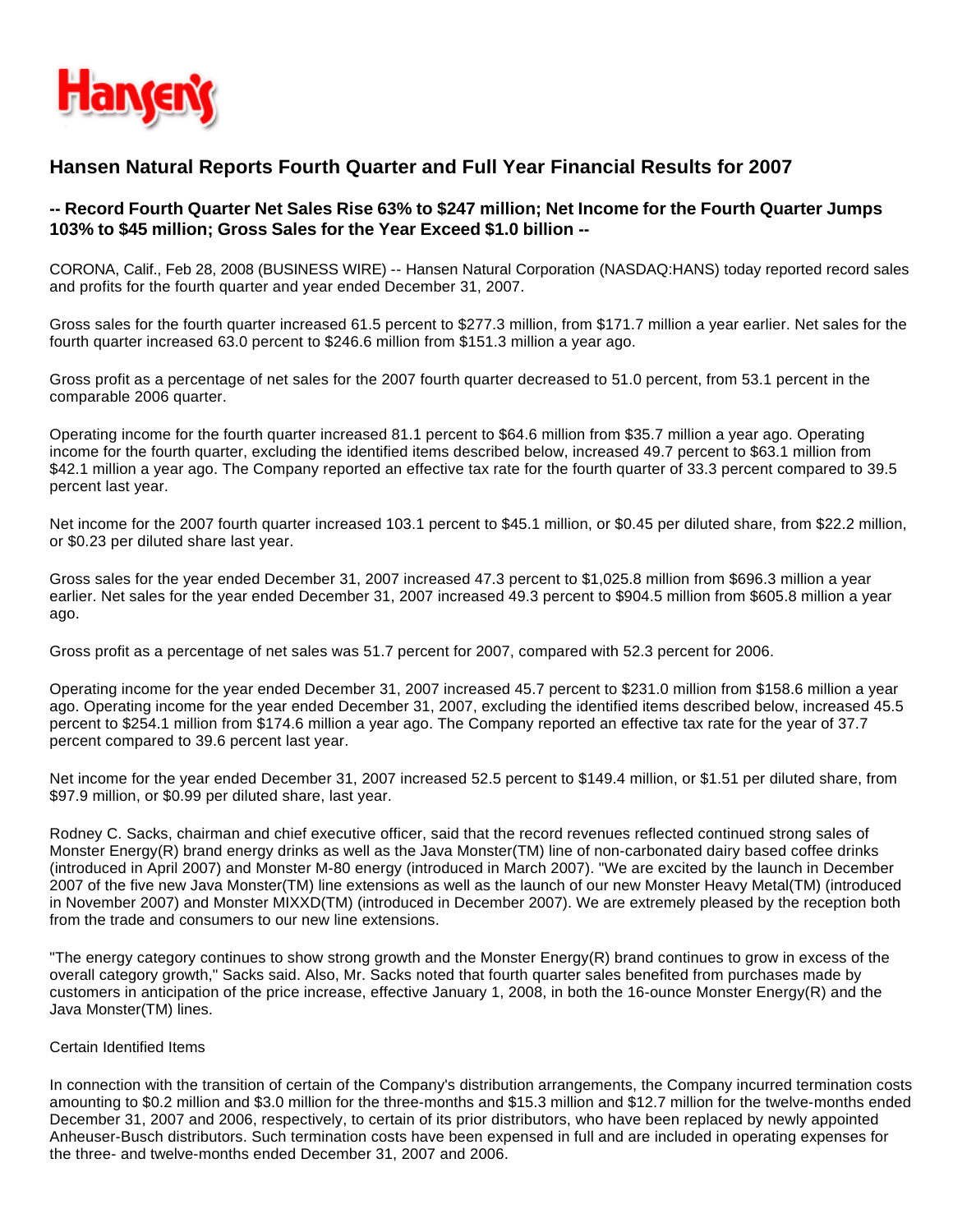Non-refundable amounts totaling \$21.0 million and \$20.9 million were recorded by the Company related to such newly appointed Anheuser-Busch distributors for the costs of terminating its prior distributors in the twelve-months ended December 31, 2007 and 2006, respectively. Such payments and commitments have been accounted for as deferred revenue, and are being recognized as revenue ratably over the anticipated 20-year life of the respective Anheuser-Busch distribution agreements. Revenue recognized was \$0.5 million and \$0.3 million for the three-months ended December 31, 2007 and 2006, respectively. Revenue recognized was \$1.9 million and \$0.4 million for the year ended December 31, 2007 and 2006, respectively. The anticipated Anheuser-Busch distribution transition arrangements have now largely been completed.

In connection with the Company's special investigation of stock option grants and granting practices, related litigation and other related matters, the Company incurred professional service fees of \$9.8 million (net of \$2.5 million insurance reimbursements) and \$3.8 million for the twelve-months ended December 31, 2007, and 2006 respectively, which have also been fully expensed in the respective periods.

The following table summarizes the identified items discussed above for the three and twelve-months ended December 31, 2007 and 2006:

|                                                                                                                                                                           |                                                                                                                                                                                                                                                                                                                         | Three-Months Ended Twelve-Months Ended<br>December 31, December 31, |                        |  |  |  |  |
|---------------------------------------------------------------------------------------------------------------------------------------------------------------------------|-------------------------------------------------------------------------------------------------------------------------------------------------------------------------------------------------------------------------------------------------------------------------------------------------------------------------|---------------------------------------------------------------------|------------------------|--|--|--|--|
|                                                                                                                                                                           | 2007 2006 2007 2006<br>________ ____________ __________                                                                                                                                                                                                                                                                 |                                                                     |                        |  |  |  |  |
|                                                                                                                                                                           | (In (In (In (In ))<br>Thousands) Thousands) Thousands) Thousands)                                                                                                                                                                                                                                                       |                                                                     |                        |  |  |  |  |
| Deferred Revenue:<br>Receipts from newly<br>appointed Anheuser-                                                                                                           |                                                                                                                                                                                                                                                                                                                         |                                                                     |                        |  |  |  |  |
| Busch distributors \$ (107) \$8,525 \$21,029 \$20,851                                                                                                                     |                                                                                                                                                                                                                                                                                                                         |                                                                     |                        |  |  |  |  |
| Recognized Revenue \$ 526                                                                                                                                                 |                                                                                                                                                                                                                                                                                                                         |                                                                     | $$261$ $$1,916$ $$411$ |  |  |  |  |
| Operating Expenses:<br>Termination payments<br>to prior                                                                                                                   |                                                                                                                                                                                                                                                                                                                         |                                                                     |                        |  |  |  |  |
| distributors \$ 244<br>Professional fees<br>associated with the<br>review of stock<br>option grants and<br>granting practices,<br>related litigation<br>and other related |                                                                                                                                                                                                                                                                                                                         | $$2,974$ $$15,266$ $$12,728$                                        |                        |  |  |  |  |
| matters                                                                                                                                                                   | $\frac{1}{2}(1,240)(1)$ $\frac{1}{2}$ $\frac{1}{2}$ $\frac{1}{2}$ $\frac{1}{2}$ $\frac{1}{2}$ $\frac{1}{2}$ $\frac{1}{2}$ $\frac{1}{2}$ $\frac{1}{2}$ $\frac{1}{2}$ $\frac{1}{2}$ $\frac{1}{2}$ $\frac{1}{2}$ $\frac{1}{2}$ $\frac{1}{2}$ $\frac{1}{2}$ $\frac{1}{2}$ $\frac{1}{2}$ $\frac{1}{2}$ $\frac{1}{2}$ $\frac$ |                                                                     |                        |  |  |  |  |

(1) net of \$2.5 million insurance reimbursements

The Company will host an investor conference call on February 28, 2008 at 2:00 p.m. Pacific Time (5:00 p.m. Eastern Time). The conference call will be open to all interested investors through a live audio web broadcast via the internet at [www.hansens.com](http://www.hansens.com/) and [www.opencompany.inf](http://www.opencompany.inf/)o. For those who are not able to listen to the live broadcast, the call will be archived for approximately one year on both websites.

#### Hansen Natural Corporation

Based in Corona, California, Hansen Natural Corporation markets and distributes Hansen's(R) Natural Sodas and Sparkling beverages, Signature Sodas, fruit juice Smoothies, Energy drinks, multi-vitamin juice drinks in aseptic packaging, Junior Juice (R) juice, iced teas, apple juice and juice blends, Blue Sky(R) brand beverages, Monster Energy(R) brand energy drinks, Java Monster(TM) line of non-carbonated dairy based coffee drinks, Lost(R) Energy(TM) brand energy drinks, Joker Mad Energy (TM), Unbound Energy(R) and Ace(TM) Energy brand energy drinks, Rumba(TM) brand energy juice, and Fizzit(TM) brand powdered drink mixes. For more information visit [www.hansens.com](http://www.hansens.com/) and [www.monsterenergy.com.](http://www.monsterenergy.com/)

Gross sales, although used internally by management as an indicator of operating performance, should not be considered as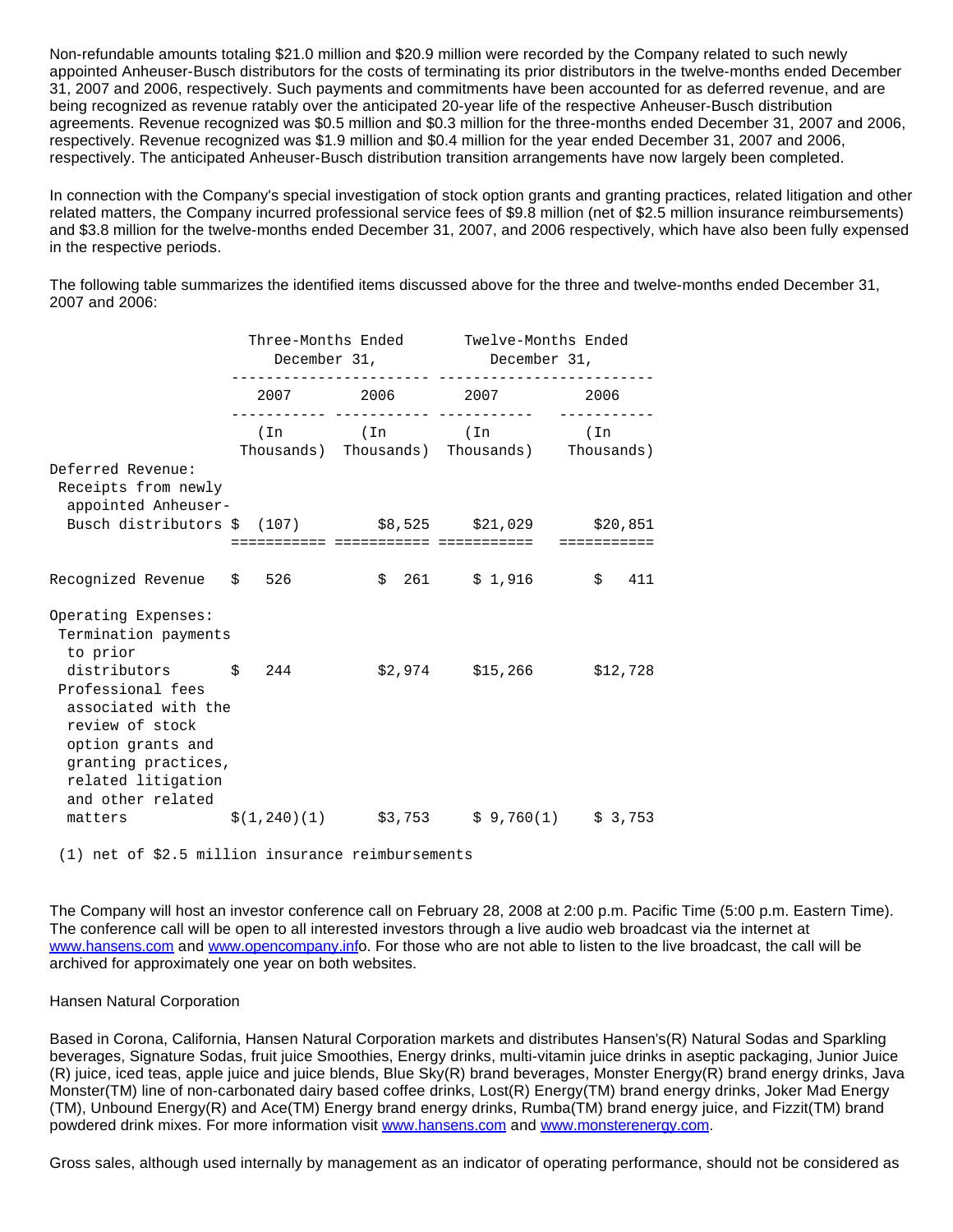an alternative to net sales, which is determined in accordance with accounting principles generally accepted in the United States of America ("GAAP"), and should not be used alone as an indicator of operating performance in place of net sales. Additionally, gross sales may not be comparable to similarly titled measures used by other companies as gross sales has been defined by our internal reporting requirements. However, gross sales is used by management to monitor operating performance including sales performance of particular products, salesperson performance, product growth or declines and our overall performance. The use of gross sales allows evaluation of sales performance before the effect of any promotional items, which can mask certain performance issues. Management believes the presentation of gross sales allows a more comprehensive presentation of our operating performance. Gross sales may not be realized in the form of cash receipts as promotional payments and allowances may be deducted from payments received from customers.

Certain statements made in this announcement may constitute "forward-looking statements" within the meaning of Section 27A of the Securities Act of 1933, as amended, and Section 21E of the Securities Exchange Act of 1934, as amended, regarding the expectations of management with respect to revenues and profitability. Management cautions that these statements are qualified by their terms or important factors, many of which are outside of the control of the Company, that could cause actual results and events to differ materially from the statements made herein, including, but not limited to, the following: changes in consumer preferences; changes in demand that are weather related, particularly in areas outside of California; competitive pricing and/or marketing pressures; activities and strategies of competitors; changes in the price and/or availability of raw materials for the Company's products; the availability of production and/or suitable facilities; the marketing efforts of the distributors of the Company's products, most of which distribute products that are competitive with the products of the Company; the introduction of new products, as well as unilateral decisions that may be made by grocery and/or convenience chain stores, specialty chain stores, club stores and other customers to discontinue carrying all or any of the Company's products that they are carrying at any time; and other risks detailed from time to time in the Company's reports filed with the Securities and Exchange Commission. The Company's actual results could differ materially from those contained in the forward-looking statements. The Company assures no obligation to update any forward-looking statements.

HANSEN NATURAL CORPORATION AND SUBSIDIARIES CONDENSED CONSOLIDATED STATEMENTS OF INCOME For the Three Months and Year End December 31, 2007 and 2006 (In Thousands, Except Per Share Amounts) (Unaudited)

|                                                        | December 31 December 31<br>------------ |  | Three-Months Ended Twelve-Months Ended                              |  |  |  |
|--------------------------------------------------------|-----------------------------------------|--|---------------------------------------------------------------------|--|--|--|
|                                                        |                                         |  | 2007 2006 2007 2006<br>__________ ________ ________________         |  |  |  |
| GROSS SALES, net of discounts<br>and returns(1)        |                                         |  | $$277,299$ $$171,745$ $$1,025,795$ $$696,322$                       |  |  |  |
| LESS: PROMOTIONAL AND OTHER<br>ALLOWANCES(2)           |                                         |  | 30,661  20,401  121,330  90,548                                     |  |  |  |
| NET SALES                                              |                                         |  | 246,638 151,344 904,465 605,774                                     |  |  |  |
| COST OF SALES                                          |                                         |  | 120,897 70,922 436,452 289,180<br>------- -------- ----------- ---- |  |  |  |
| GROSS PROFIT                                           |                                         |  | 125,741 80,422 468,013 316,594                                      |  |  |  |
| OPERATING EXPENSES                                     |                                         |  | 61,169  44,765  237,027  158,015                                    |  |  |  |
| OPERATING INCOME                                       |                                         |  | 64,572 35,657 230,986 158,579                                       |  |  |  |
| INTEREST AND OTHER INCOME, net 3,033 1,039 8,770 3,660 |                                         |  |                                                                     |  |  |  |
| INCOME BEFORE PROVISION FOR<br>INCOME TAXES            |                                         |  | 67,605 36,696 239,756 162,239                                       |  |  |  |
| PROVISION FOR INCOME TAXES 22,505 14,495 90,350 64,290 |                                         |  |                                                                     |  |  |  |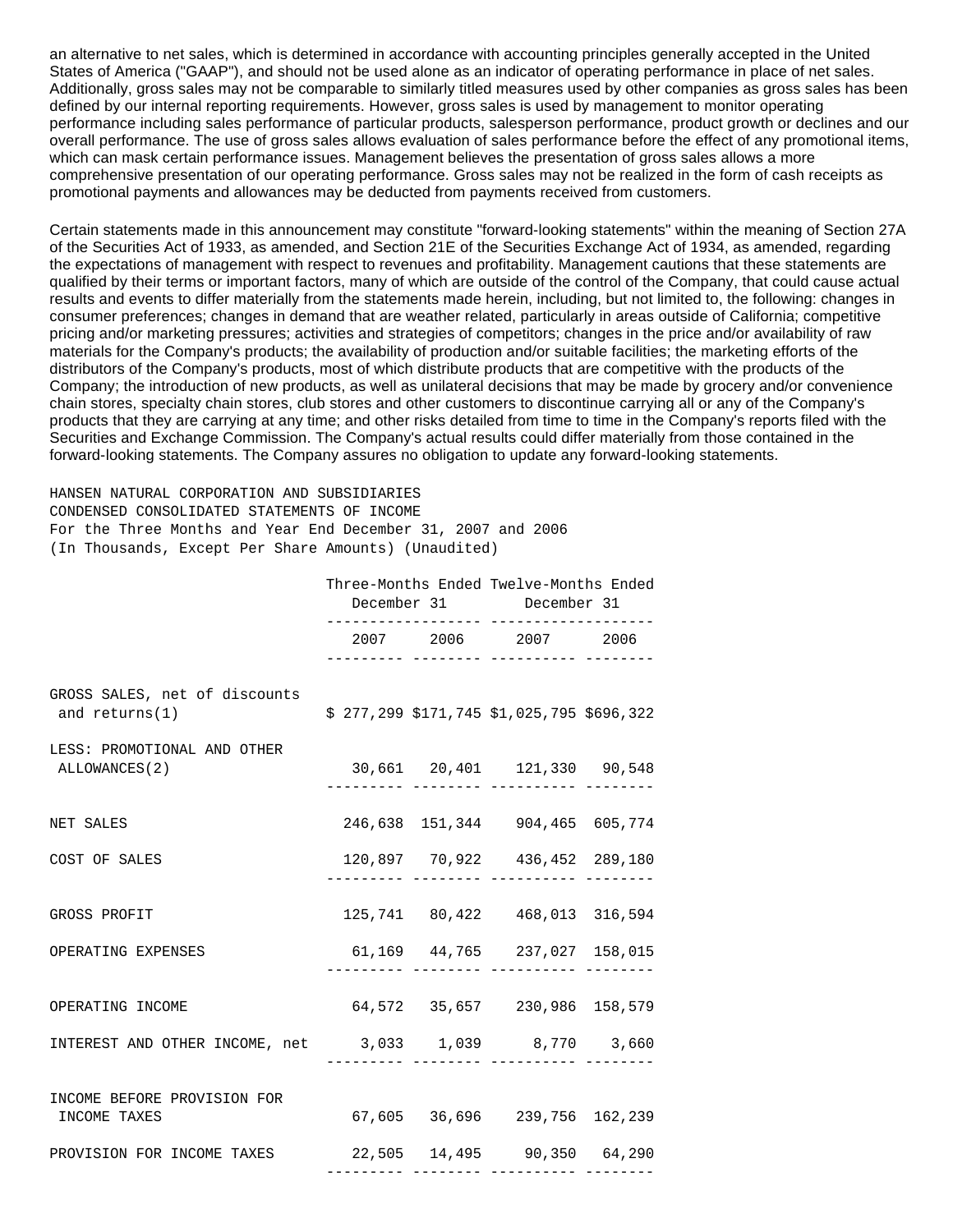|     | NET INCOME                                        | Ŝ. |        |                          | 45,100 \$ 22,201 \$ 149,406 \$ 97,949 |        |
|-----|---------------------------------------------------|----|--------|--------------------------|---------------------------------------|--------|
|     |                                                   |    |        |                          |                                       |        |
| NET | INCOME PER COMMON SHARE:                          |    |        |                          |                                       |        |
|     | Basic                                             | Ŝ. |        | $0.49 \pm 0.26 \pm 0.26$ | $1.64 \text{ }$ \$                    | 1.09   |
|     |                                                   |    |        |                          |                                       |        |
|     | Diluted                                           | \$ |        |                          | $1.51 \text{ }$ \$                    | 0.99   |
|     |                                                   |    |        |                          |                                       |        |
|     |                                                   |    |        |                          |                                       |        |
|     | WEIGHTED AVERAGE NUMBER OF SHARES OF COMMON STOCK |    |        |                          |                                       |        |
|     | AND COMMON STOCK EOUIVALENTS:                     |    |        |                          |                                       |        |
|     | Basic                                             |    | 92,925 | 90,052                   | 91,178                                | 89,936 |
|     |                                                   |    |        |                          |                                       |        |
|     | Diluted                                           |    |        | 99,512 97,979            | 98,874                                | 98,586 |
|     |                                                   |    |        |                          |                                       |        |

(1) Gross sales, although used internally by management as an indicator of operating performance, should not be considered as an alternative to net sales, which is determined in accordance with GAAP, and should not be used alone as an indicator of operating performance in place of net sales. Additionally, gross sales may not be comparable to similarly titled measures used by other companies as gross sales has been defined by our internal reporting requirements. However, gross sales is used by management to monitor operating performance including sales performance of particular products, salesperson performance, product growth or declines and our overall performance. The use of gross sales allows evaluation of sales performance before the effect of any promotional items, which can mask certain performance issues. Management believes the presentation of gross sales allows a more comprehensive presentation of our operating performance. Gross sales may not be realized in the form of cash receipts as promotional payments and allowances may be deducted from payments received from customers.

(2) Although the expenditures described in this line item are determined in accordance with GAAP and meet GAAP requirements, the disclosure thereof does not conform with GAAP presentation requirements. Additionally, the presentation of promotional and other allowances may not be comparable to similar items presented by other companies. The presentation of promotional and other allowances facilitates an evaluation of the impact thereof on the determination of net sales and illustrates the spending levels incurred to secure such sales. Promotional and other allowances constitute a material portion of our marketing activities.

HANSEN NATURAL CORPORATION AND SUBSIDIARIES CONDENSED CONSOLIDATED BALANCE SHEETS As of December 31, 2007 and 2006 (In Thousands, Except Share Amounts) (Unaudited) ---------------------------------------------------------------------- 2007 2006 ------------ ------------ ASSETS -------------------------------------------- CURRENT ASSETS: Cash and cash equivalents  $\qquad \qquad$  \$ 12,440 \$ 35,129 Short-term investments 63,125 101,667 Accounts receivable, net  $81,497$  54,624 Inventories 98,140 77,013 Prepaid expenses and other current assets  $3,755$  771<br>Deferred income taxes  $11,192$  5,953 Deferred income taxes ------------ ------------ Total current assets 270,149 275,157 INVESTMENTS 227,085 PROPERTY AND EQUIPMENT, net 8,567 5,565 DEFERRED INCOME TAXES 14,006 5,001 INTANGIBLES, net 24,066 21,202 OTHER ASSETS 2008 1,447

| $$544,603$ \$ 308,372 |  |  |
|-----------------------|--|--|